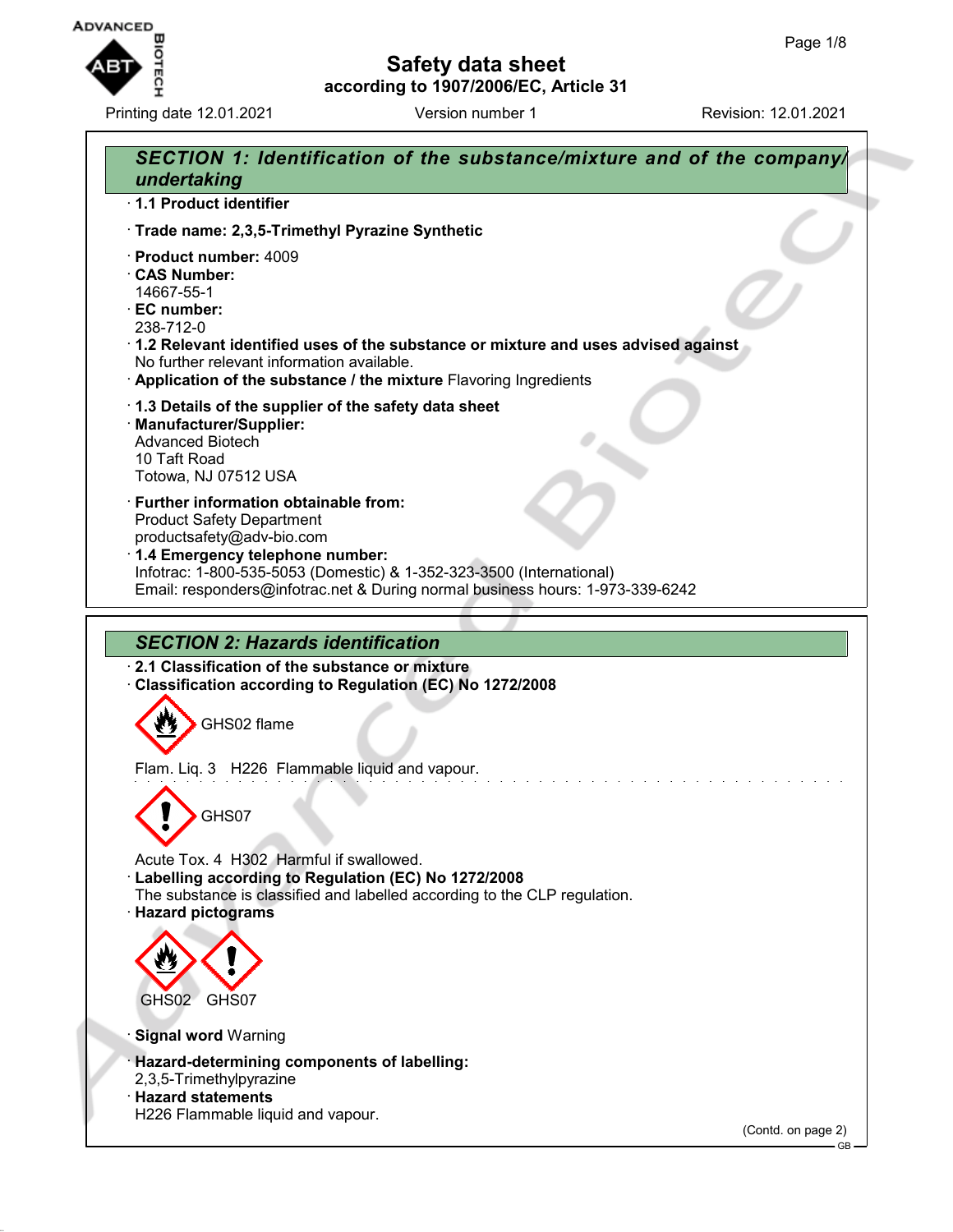

Printing date 12.01.2021 **Version number 1** Revision: 12.01.2021

## **Trade name: 2,3,5-Trimethyl Pyrazine Synthetic**

|                                        | (Contd. of page 1)                                                                                                         |
|----------------------------------------|----------------------------------------------------------------------------------------------------------------------------|
| H <sub>302</sub> Harmful if swallowed. |                                                                                                                            |
| · Precautionary statements             |                                                                                                                            |
| P <sub>210</sub>                       | Keep away from heat, hot surfaces, sparks, open flames and other ignition sources.<br>No smoking.                          |
| P <sub>241</sub>                       | Use explosion-proof [electrical/ventilating/lighting] equipment.                                                           |
| P <sub>280</sub>                       | Wear protective gloves/protective clothing/eye protection/face protection.                                                 |
|                                        | P303+P361+P353 IF ON SKIN (or hair): Take off immediately all contaminated clothing. Rinse skin with<br>water [or shower]. |
| P403+P235                              | Store in a well-ventilated place. Keep cool.                                                                               |
| P <sub>501</sub>                       | Dispose of contents/container in accordance with local/regional/national/international<br>regulations.                     |
| 2.3 Other hazards                      |                                                                                                                            |
|                                        | $\cdot$ Results of PBT and vPvB assessment                                                                                 |
| · PBT: Not applicable.                 |                                                                                                                            |

· **vPvB:** Not applicable.

## *SECTION 3: Composition/information on ingredients*

- · **3.1 Chemical characterisation: Substances**
- · **CAS No. Description**
- 14667-55-1 2,3,5-Trimethylpyrazine
- · **Identification number(s)**
- · **EC number:** 238-712-0

## *SECTION 4: First aid measures*

- · **4.1 Description of first aid measures**
- · **General information:**
- Immediately remove any clothing soiled by the product.

Symptoms of poisoning may even occur after several hours; therefore medical observation for at least 48 hours after the accident.

- · **After inhalation:** Supply fresh air; consult doctor in case of complaints.
- · **After skin contact:** Immediately rinse with water.
- · **After eye contact:** Rinse opened eye for several minutes under running water.
- · **After swallowing:** Call for a doctor immediately.
- · **4.2 Most important symptoms and effects, both acute and delayed** No further relevant information available.
- · **4.3 Indication of any immediate medical attention and special treatment needed** No further relevant information available.

# *SECTION 5: Firefighting measures*

- · **5.1 Extinguishing media**
- · **Suitable extinguishing agents:**
- CO2, powder or water spray. Fight larger fires with water spray or alcohol resistant foam.
- · **5.2 Special hazards arising from the substance or mixture** No further relevant information available.
- · **5.3 Advice for firefighters**
- · **Protective equipment:** No special measures required.
- · **Additional information**
- Cool endangered receptacles with water spray.

(Contd. on page 3)

GB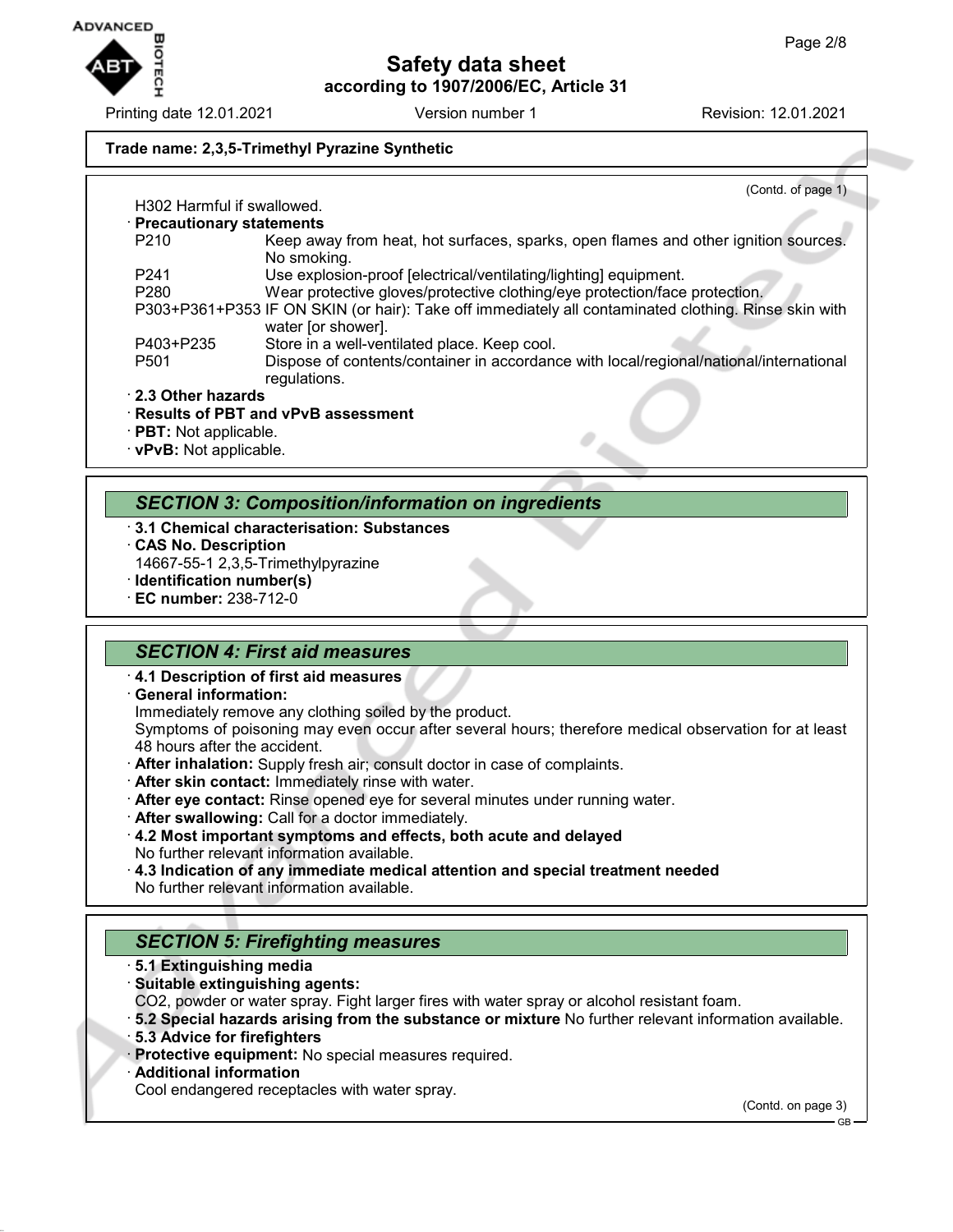

Printing date 12.01.2021 Version number 1 Revision: 12.01.2021

(Contd. of page 2)

## **Trade name: 2,3,5-Trimethyl Pyrazine Synthetic**

Collect contaminated fire fighting water separately. It must not enter the sewage system.

## *SECTION 6: Accidental release measures*

- · **6.1 Personal precautions, protective equipment and emergency procedures** Wear protective equipment. Keep unprotected persons away.
- · **6.2 Environmental precautions:** Prevent seepage into sewage system, workpits and cellars. Dilute with plenty of water. · **6.3 Methods and material for containment and cleaning up:**
- Absorb with liquid-binding material (sand, diatomite, acid binders, universal binders, sawdust). Dispose contaminated material as waste according to item 13. Ensure adequate ventilation.
- · **6.4 Reference to other sections** See Section 7 for information on safe handling. See Section 8 for information on personal protection equipment. See Section 13 for disposal information.

# *SECTION 7: Handling and storage*

- · **7.1 Precautions for safe handling** No special precautions are necessary if used correctly.
- · **Information about fire and explosion protection:** Keep ignition sources away - Do not smoke. Protect against electrostatic charges.
- · **7.2 Conditions for safe storage, including any incompatibilities**
- · **Storage:**
- · **Requirements to be met by storerooms and receptacles:** No special requirements.
- Please refer to product specification for product storage requirements.
- · **Information about storage in one common storage facility:** Not required.
- · **Further information about storage conditions:** Keep container tightly sealed.
- · **7.3 Specific end use(s)** No further relevant information available.

## *SECTION 8: Exposure controls/personal protection*

- · **8.1 Control parameters**
- · **Additional information about design of technical facilities:** No further data; see item 7.
- · **Ingredients with limit values that require monitoring at the workplace:** Not required.
- · **Additional information:** The lists valid during the making were used as a basis.
- · **8.2 Exposure controls**
- · **Personal protective equipment:**
- · **General protective and hygienic measures:** Keep away from foodstuffs, beverages and feed. Immediately remove all soiled and contaminated clothing Wash hands before breaks and at the end of work.
- **Respiratory protection: Not required.**

(Contd. on page 4)

GB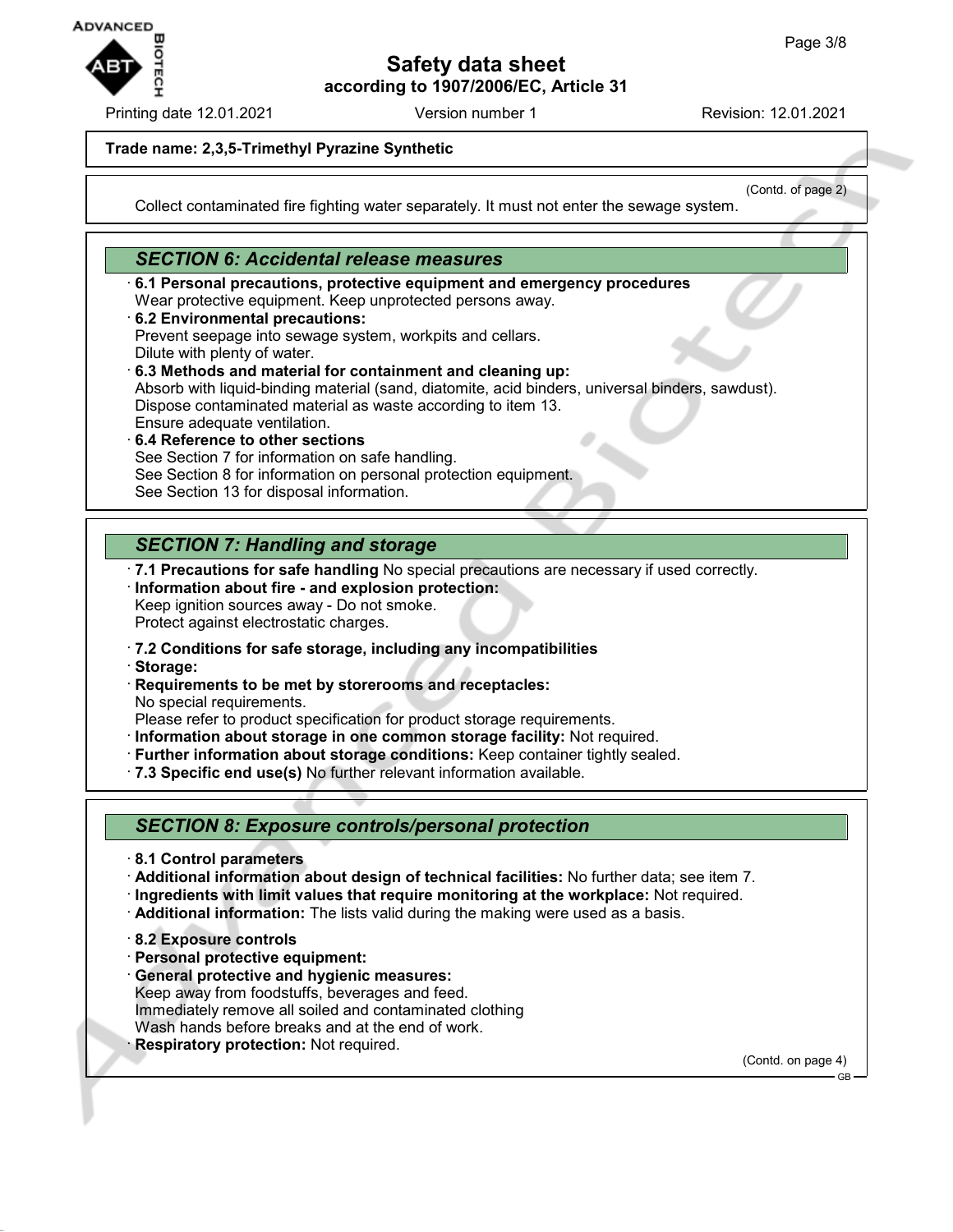

Printing date 12.01.2021 **Version number 1** Revision: 12.01.2021

## **Trade name: 2,3,5-Trimethyl Pyrazine Synthetic**

(Contd. of page 3)

GB

#### · **Protection of hands:**



Protective gloves

The glove material has to be impermeable and resistant to the product/ the substance/ the preparation. Due to missing tests no recommendation to the glove material can be given for the product/ the preparation/ the chemical mixture.

Selection of the glove material should be based on consideration of the penetration times, rates of diffusion and the degradation

#### · **Material of gloves**

The selection of the suitable gloves does not only depend on the material, but also on further marks of quality and varies from manufacturer to manufacturer.

#### · **Penetration time of glove material**

The exact break through time has to be determined by the manufacturer of the protective gloves and has to be observed.

#### · **Eye protection:**



Tightly sealed goggles

| 9.1 Information on basic physical and chemical properties<br><b>General Information</b>                        |                                    |  |
|----------------------------------------------------------------------------------------------------------------|------------------------------------|--|
| · Appearance:                                                                                                  |                                    |  |
| Form:                                                                                                          | Liquid                             |  |
| Colour:                                                                                                        | According to product specification |  |
| Odour:                                                                                                         | According to product specification |  |
| <b>Odour threshold:</b>                                                                                        | Not determined.                    |  |
| pH-value:                                                                                                      | Not determined.                    |  |
| <b>Change in condition</b><br>Melting point/freezing point:<br>Initial boiling point and boiling range: 171 °C | Undetermined.                      |  |
| · Flash point:                                                                                                 | 59 °C                              |  |
| · Flammability (solid, gas):                                                                                   | Not applicable.                    |  |
| · Decomposition temperature:                                                                                   | Not determined.                    |  |
| · Auto-ignition temperature:                                                                                   | Not determined.                    |  |
| <b>Explosive properties:</b>                                                                                   | Not determined.                    |  |
| <b>Explosion limits:</b>                                                                                       |                                    |  |
| Lower:                                                                                                         | Not determined.                    |  |
| Upper:                                                                                                         | Not determined.                    |  |
| · Vapour pressure:                                                                                             | Not determined.                    |  |
| Density at 20 °C:                                                                                              | $0.975 - 0.985$ g/cm <sup>3</sup>  |  |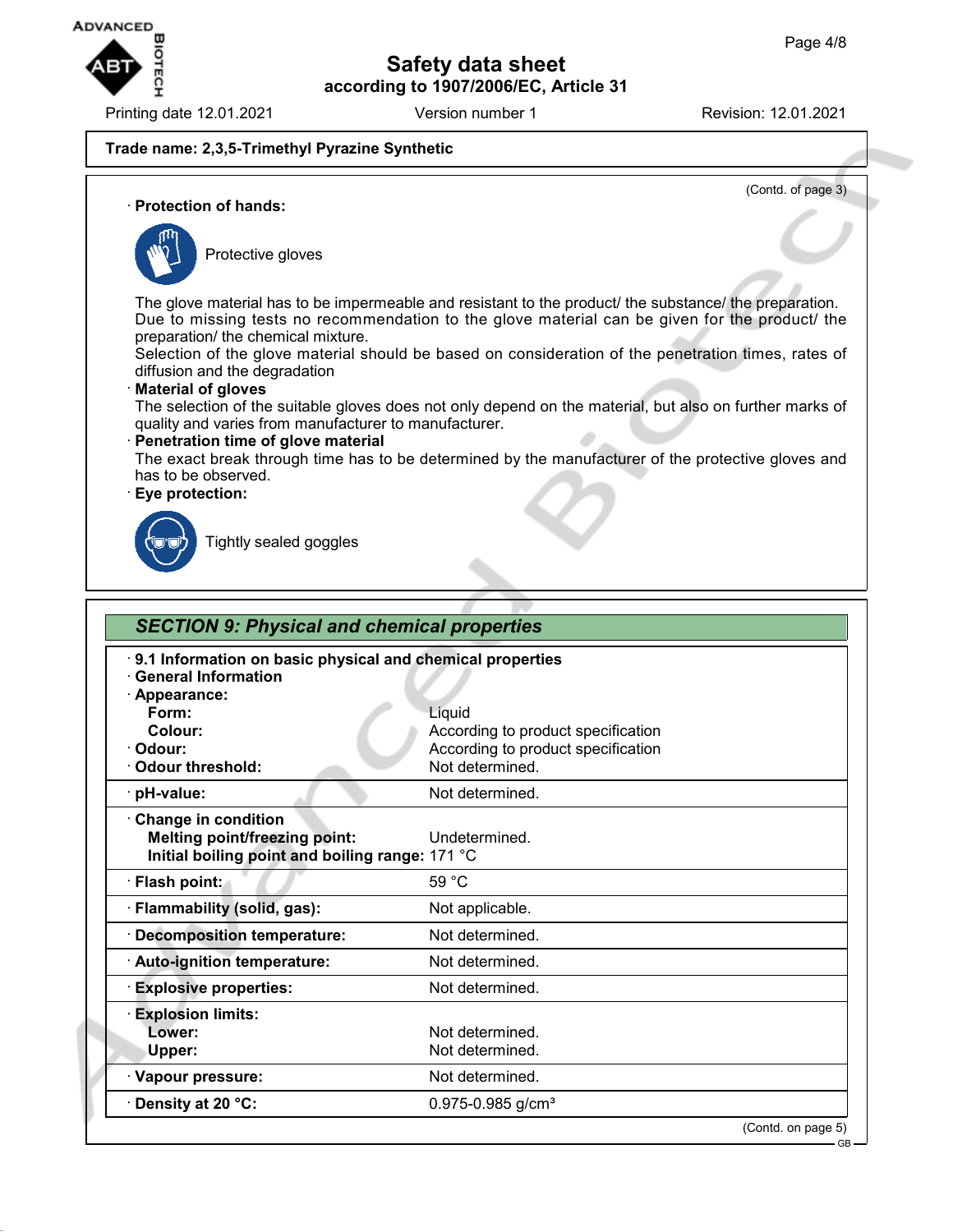

Printing date 12.01.2021 Version number 1 Revision: 12.01.2021

### **Trade name: 2,3,5-Trimethyl Pyrazine Synthetic**

|                                           | (Contd. of page 4)                         |
|-------------------------------------------|--------------------------------------------|
| · Specific Gravity                        | 0.975-0.985 @ 20 °C                        |
| · Relative density                        | Not determined.                            |
| · Vapour density                          | Not determined.                            |
| <b>Evaporation rate</b>                   | Not determined.                            |
| · Solubility in / Miscibility with        |                                            |
| water:                                    | Fully miscible.                            |
| · Partition coefficient: n-octanol/water: | Not determined.                            |
| $\cdot$ Viscosity:                        |                                            |
| Dynamic:                                  | Not determined.                            |
| Kinematic:                                | Not determined.                            |
| VOC (EC)                                  | 0.00%                                      |
| 9.2 Other information                     | No further relevant information available. |

# *SECTION 10: Stability and reactivity*

- · **10.1 Reactivity** No further relevant information available.
- · **10.2 Chemical stability**
- · **Thermal decomposition / conditions to be avoided:**
- No decomposition if used according to specifications.
- · **10.3 Possibility of hazardous reactions** No dangerous reactions known.
- · **10.4 Conditions to avoid** No further relevant information available.
- · **10.5 Incompatible materials:** No further relevant information available.
- · **10.6 Hazardous decomposition products:** No dangerous decomposition products known.

# *SECTION 11: Toxicological information*

## · **11.1 Information on toxicological effects**

- · **Acute toxicity**
- Harmful if swallowed.

## · **LD/LC50 values relevant for classification:**

**ATE (Acute Toxicity Estimates)**

Oral LD50 806 mg/kg (rat)

## **CAS: 14667-55-1 2,3,5-Trimethylpyrazine**

Oral LD50 810 mg/kg (ATE)

806 mg/kg (rat)

## · **Primary irritant effect:**

- · **Skin corrosion/irritation** Based on available data, the classification criteria are not met.
- · **Serious eye damage/irritation** Based on available data, the classification criteria are not met.
- · **Respiratory or skin sensitisation** Based on available data, the classification criteria are not met.
- · **Additional toxicological information:**
- · **CMR effects (carcinogenity, mutagenicity and toxicity for reproduction)**
- Germ cell mutagenicity Based on available data, the classification criteria are not met.
- · **Carcinogenicity** Based on available data, the classification criteria are not met.
- · **Reproductive toxicity** Based on available data, the classification criteria are not met.
- · **STOT-single exposure** Based on available data, the classification criteria are not met.
- · **STOT-repeated exposure** Based on available data, the classification criteria are not met.

(Contd. on page 6)

GB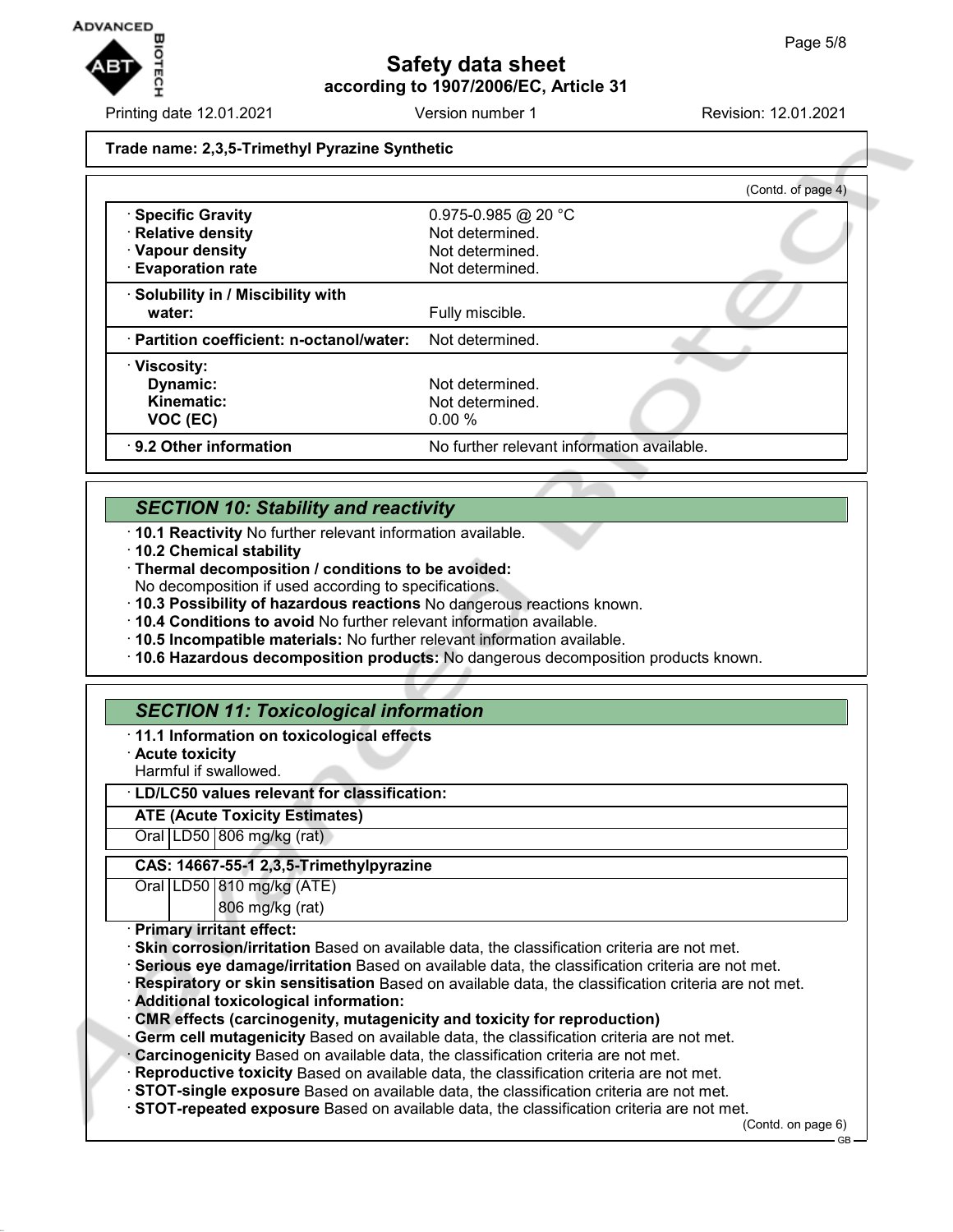

Printing date 12.01.2021 **Version number 1** Revision: 12.01.2021

#### **Trade name: 2,3,5-Trimethyl Pyrazine Synthetic**

(Contd. of page 5)

· **Aspiration hazard** Based on available data, the classification criteria are not met.

# *SECTION 12: Ecological information*

- · **12.1 Toxicity**
- · **Aquatic toxicity:** No further relevant information available.
- · **12.2 Persistence and degradability** No further relevant information available.
- · **12.3 Bioaccumulative potential** No further relevant information available.
- · **12.4 Mobility in soil** No further relevant information available.
- · **Additional ecological information:**
- · **General notes:** Not hazardous for water.
- · **12.5 Results of PBT and vPvB assessment**
- · **PBT:** Not applicable.
- · **vPvB:** Not applicable.
- · **12.6 Other adverse effects** No further relevant information available.

## *SECTION 13: Disposal considerations*

- · **13.1 Waste treatment methods**
- · **Recommendation**

Must not be disposed together with household garbage. Do not allow product to reach sewage system.

- · **Uncleaned packaging:**
- · **Recommendation:** Disposal must be made according to official regulations.
- · **Recommended cleansing agents:** Water, if necessary together with cleansing agents.

| <b>SECTION 14: Transport information</b>     |                                                             |  |
|----------------------------------------------|-------------------------------------------------------------|--|
| 14.1 UN-Number<br>· ADR, IMDG, IATA          | <b>UN1993</b>                                               |  |
| 14.2 UN proper shipping name<br>$\cdot$ ADR  | 1993 FLAMMABLE LIQUID, N.O.S. (2,3,5-<br>Trimethylpyrazine) |  |
| · IMDG, IATA                                 | FLAMMABLE LIQUID, N.O.S. (2,3,5-<br>Trimethylpyrazine)      |  |
| 14.3 Transport hazard class(es)              |                                                             |  |
| · ADR, IMDG, IATA                            |                                                             |  |
|                                              |                                                             |  |
| Class                                        | 3 Flammable liquids.                                        |  |
| · Label                                      | 3                                                           |  |
| 14.4 Packing group<br><b>ADR, IMDG, IATA</b> | $\mathbf{III}$                                              |  |
|                                              | (Contd. on page 7)                                          |  |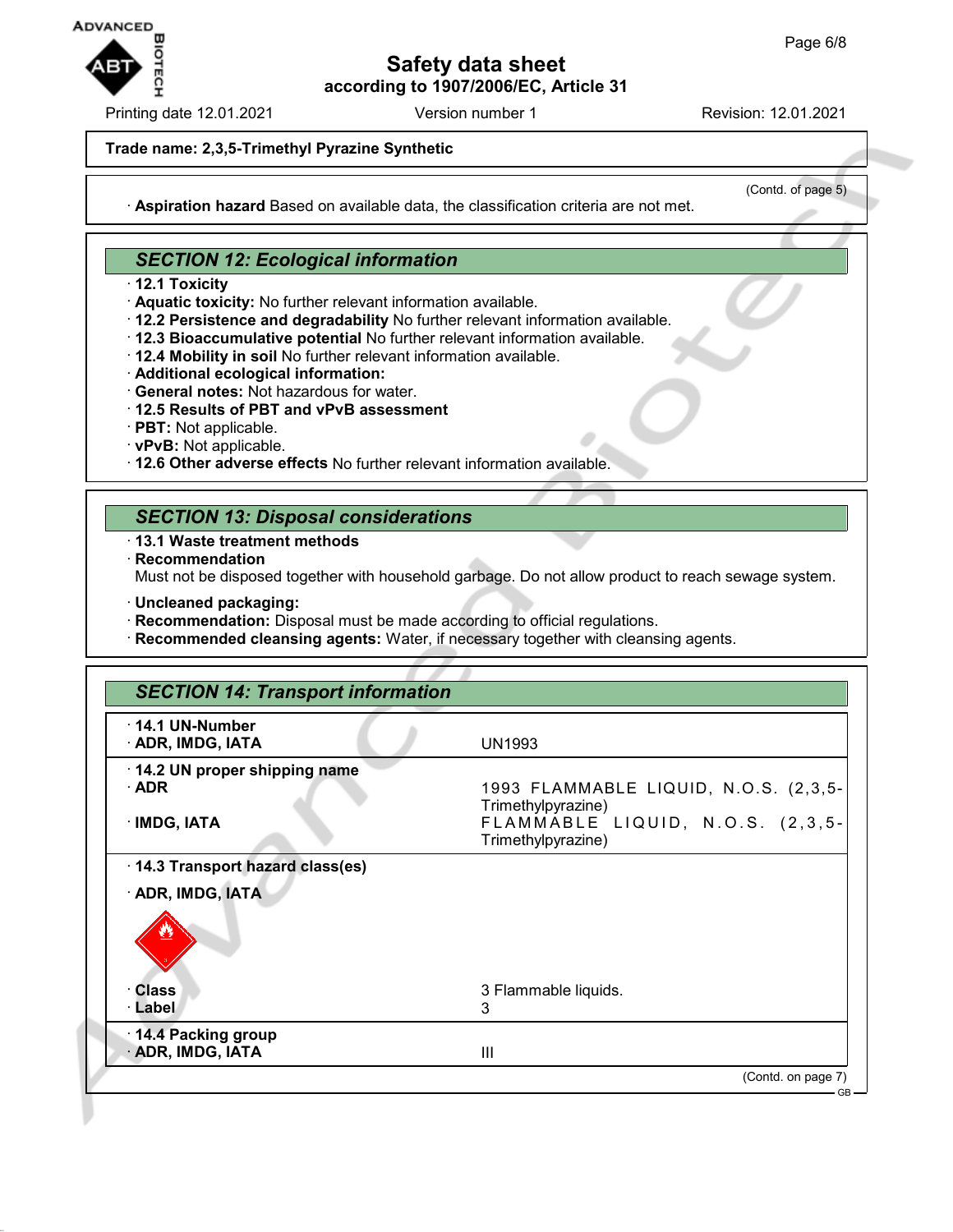

Printing date 12.01.2021 Version number 1 Revision: 12.01.2021

### **Trade name: 2,3,5-Trimethyl Pyrazine Synthetic**

|                                                                                   | (Contd. of page 6)                                                                                                     |
|-----------------------------------------------------------------------------------|------------------------------------------------------------------------------------------------------------------------|
| 14.5 Environmental hazards:<br>· Marine pollutant:                                | No.                                                                                                                    |
| 14.6 Special precautions for user<br>· Stowage Category                           | Warning: Flammable liquids.<br>A                                                                                       |
| 14.7 Transport in bulk according to Annex II of<br><b>Marpol and the IBC Code</b> | Not applicable.                                                                                                        |
| · Transport/Additional information:                                               |                                                                                                                        |
| $\cdot$ ADR<br>· Limited quantities (LQ)<br><b>Excepted quantities (EQ)</b>       | 5L<br>Code: E1<br>Maximum net quantity per inner packaging: 30 ml<br>Maximum net quantity per outer packaging: 1000 ml |
| ∙IMDG<br><b>Limited quantities (LQ)</b><br><b>Excepted quantities (EQ)</b>        | 5L<br>Code: E1<br>Maximum net quantity per inner packaging: 30 ml<br>Maximum net quantity per outer packaging: 1000 ml |
| · UN "Model Regulation":                                                          | UN 1993 FLAMMABLE LIQUID, N.O.S. (2,3,5-<br>TRIMETHYLPYRAZINE), 3, III                                                 |

## *SECTION 15: Regulatory information*

· **15.1 Safety, health and environmental regulations/legislation specific for the substance or mixture**

- · **Labelling according to Regulation (EC) No 1272/2008**
- The substance is classified and labelled according to the CLP regulation.
- · **Hazard pictograms**



- · **Signal word** Warning
- · **Hazard-determining components of labelling:**
- 2,3,5-Trimethylpyrazine
- · **Hazard statements**
- H226 Flammable liquid and vapour.
- H302 Harmful if swallowed.
- · **Precautionary statements**
- P210 Keep away from heat, hot surfaces, sparks, open flames and other ignition sources. No smoking.
- P241 Use explosion-proof [electrical/ventilating/lighting] equipment.
- P280 Wear protective gloves/protective clothing/eye protection/face protection.
- P303+P361+P353 IF ON SKIN (or hair): Take off immediately all contaminated clothing. Rinse skin with water [or shower].

(Contd. on page 8)

GB